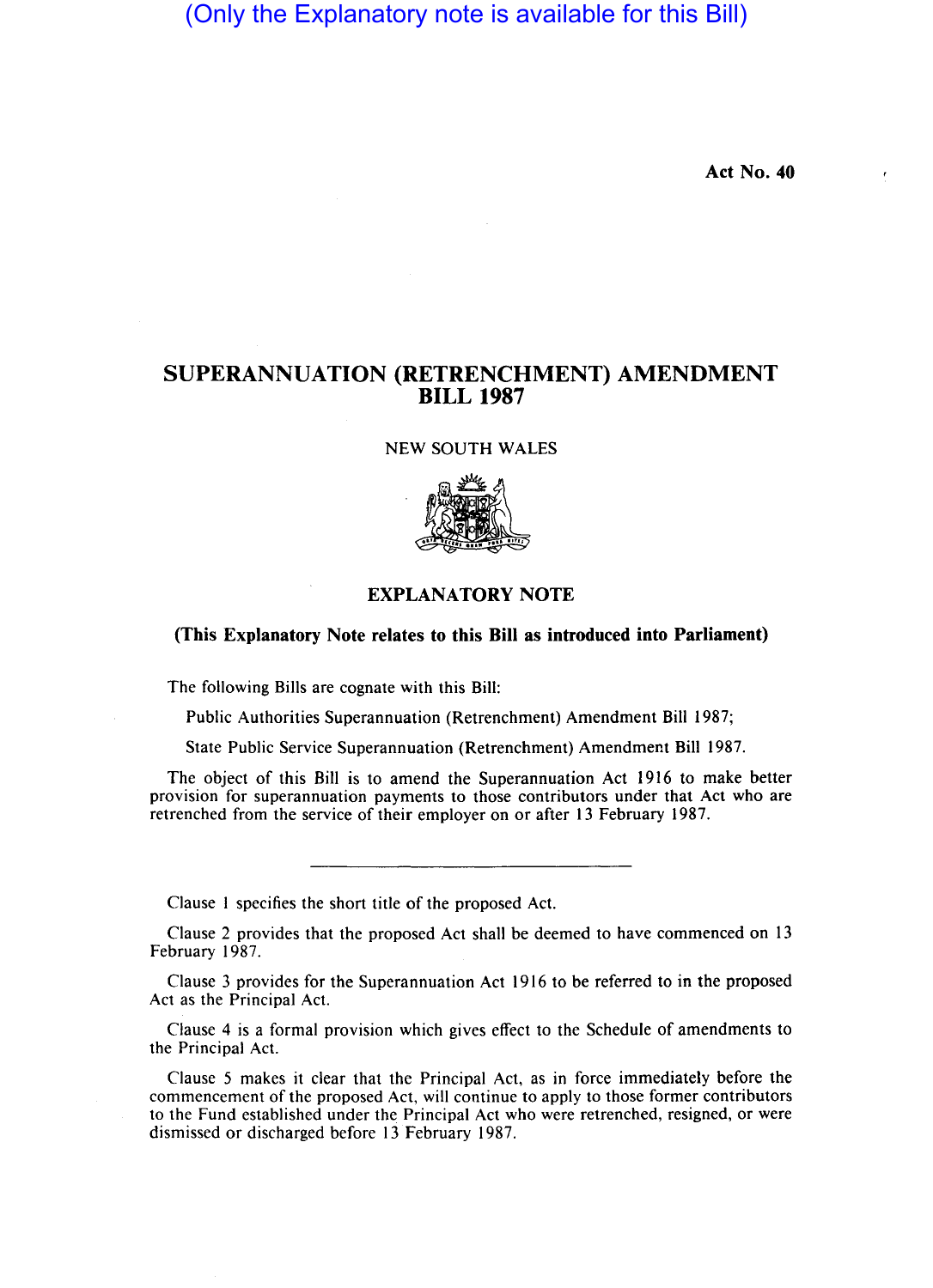Schedule I (l) amends section 3 (I) of the Principal Act, which defines certain expressions for the purposes of that Act, by replacing the definition of "Discharged" and by inserting definitions of "Dismissed", "Resigned" and "Retrenched". (See Schedule I (3) and (5).)

Schedule I (2) amends section 21 of the Principal Act, which prescribes the ages of retirement of contributors to the Fund established under the Principal Act. The amendment is consequential on the repeal of section 23A of the Principal Act. (See Schedule I (4).)

Schedule I (3) replaces section 23 of the Principal Act, which defines the expressions "retrenchment" and "discharge". The substituted definition of "retrenched" no longer requires that a period of service be served before an employee is regarded as being retrenched for the purposes of the Principal Act, nor does it require the Superannuation Board to be satisfied as to the bona fides of the employee's termination of service. The substituted definition will include not only compulsory retrenchment of a contributor but also the termination of a contributor's employment as a result of the acceptance by the contributor of an offer by the contributor's employer of terms of retrenchment.

Schedule I (4) repeals section 23A of the Principal Act, which provides for the computation of service for the purposes of sections 21 and 23 of the Principal Act. Section 23A will become redundant as regards section 23 and section 21 is being consequentially amended to include the substance of section 23A.

Schedule 1 (5) replaces sections 24 and 25 of the Principal Act, which respectively define the expressions "dismissal" and "resignation" for the purposes of the Principal Act. The substituted provisions are consequential on the replacement of section 23 of the Principal Act. (See Schedule I (3).)

Schedule I (6) and (7) amend sections 28A and 28AA of the Principal Act. These sections provide for the payment of pensions to contributors to the Fund who retire before attaining 60 years of age. The amendments are designed to make it clear that contributors who are retrenched from the service of their employers and who elect to take pensions instead of lump sum payments will be entitled to receive their pensions as soon as their retrenchments take effect.

Schedule I (8) amends section 37 of the Principal Act, which provides for certain retrenchment benefits to be payable to an employee who is retrenched after completing ID years' service with one or more employers (as defined by the Principal Act). The amendments are consequential on the redefinition of "retrenchment", the repeal of section 23A of the Principal Act and the replacement of section 38B of the Principal Act. (See Schedule I (3), (4) and (12).)

Schedule 1 (9) inserts into the Principal Act proposed section 37A, which specifies benefits that will be payable to contributors to the Fund who are retrenched from the service of their employers on or after 13 February 1987. However, in order to qualify for a benefit under the proposed section, it will be necessary for a contributor to have completed at least 3 years' continuous contributory service (including service while a contributor to the Public Authorities Superannuation Fund) before being retrenched. Such a contributor will be entitled to choose between a lump sum payment and a pension. The proposed section also prescribes the formula for calculating the lump sum retrenchment benefit.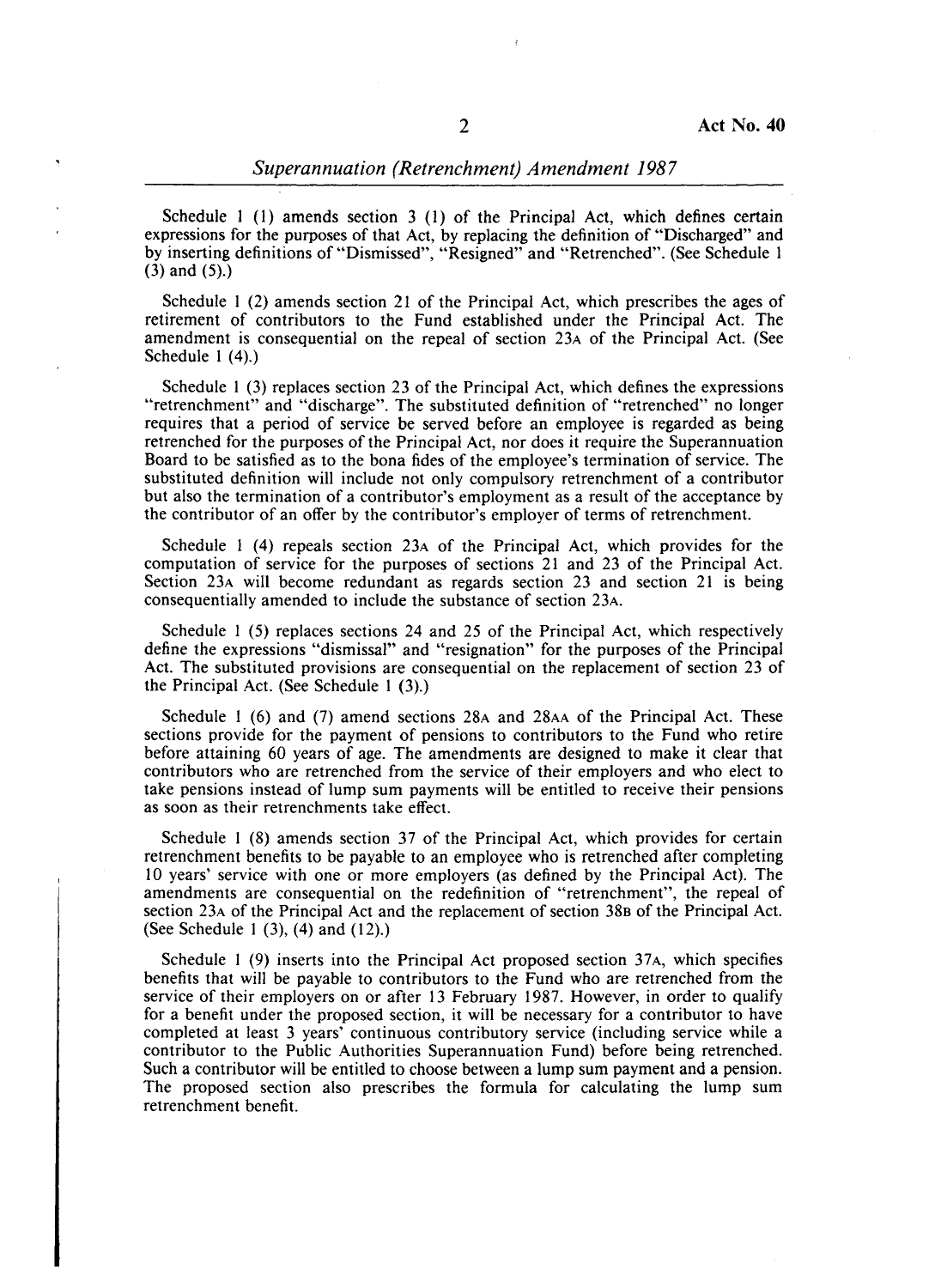Schedule I (10) replaces section 38 of the Principal Act which provides for a refund of contributions to be made from the Fund established under that Act to contributors who are retrenched without being entitled to any other benefit under that Act or who resign or are dismissed or discharged from the service of an employer. The section generally operates when a contributor who is so retrenched or who resigns or is dismissed or discharged is not entitled to a greater benefit under some other provision of the Principal Act. The replacement of the section is necessary because of the redrafting of section 38B of the Principal Act. (See Schedule I (12).)

Schedule I (11) amends section 38A of the Principal Act, which provides for the payment of a withdrawal benefit from the Fund to a contributor who is retrenched, resigns or is dismissed or discharged from the service of an employer. The amendments to the section are consequential on the replacement of section 38B of the Principal Act. (See Schedule I (12).)

Schedule 1 (12) replaces section 38B of the Principal Act, which currently requires a contributor who is retrenched, resigns or is dismissed or discharged from the service of an employer to make an election among the various kinds of benefits conferred by the Principal Act on contributors who are retrenched, resign or are dismissed or discharged from the service of an employer. The substituted section will provide for the Superannuation Board to calculate the various benefits payable to retrenched contributors under the Principal Act and to pay from the Fund the greater or greatest of the benefits so calculated. Under the substituted section a contributor will still be able to elect between taking a lump sum payment and a pension if that option is available or may elect to have a benefit preserved in accordance with Division 3A of Part IV of the Principal Act (which provides for the preservation of pensions and other benefits of persons who cease to be contributors before reaching the normal retirement age).

Schedule 1 (13) amends section 38c of the Principal Act, which enables breaks in service to be disregarded when certain conditions are fulfilled. The amendments are consequential on the insertion in the Principal Act of proposed section 37A and the replacement of section 38B of that Act. (See Schedule I (9) and (12).)

Schedule I (14) amends section 47c of the Principal Act, which provides for the allocation of reduced value units. The amendment is consequential on the insertion in the Principal Act of proposed section  $37A$ . (See Schedule 1 (9).)

Schedule I (15) makes a consequential amendment to section 49 of the Principal Act, which relates to continuity of service for the purposes of calculating a "breakdown" pension.

Schedule 1 (16) makes a consequential amendment to section 52A of the Principal Act, which provides for the calculation of preserved benefit components.

Schedule I (17) and (18) amend sections 521 and 52J of the Principal Act (which deal with the preservation of benefits under Division 3A of Part IV of that Act). The amendments to those sections are consequential on the insertion in the Principal Act of proposed section 37A and the replacement of section 38B of that Act. (See Schedule 1 (9) and (12).)